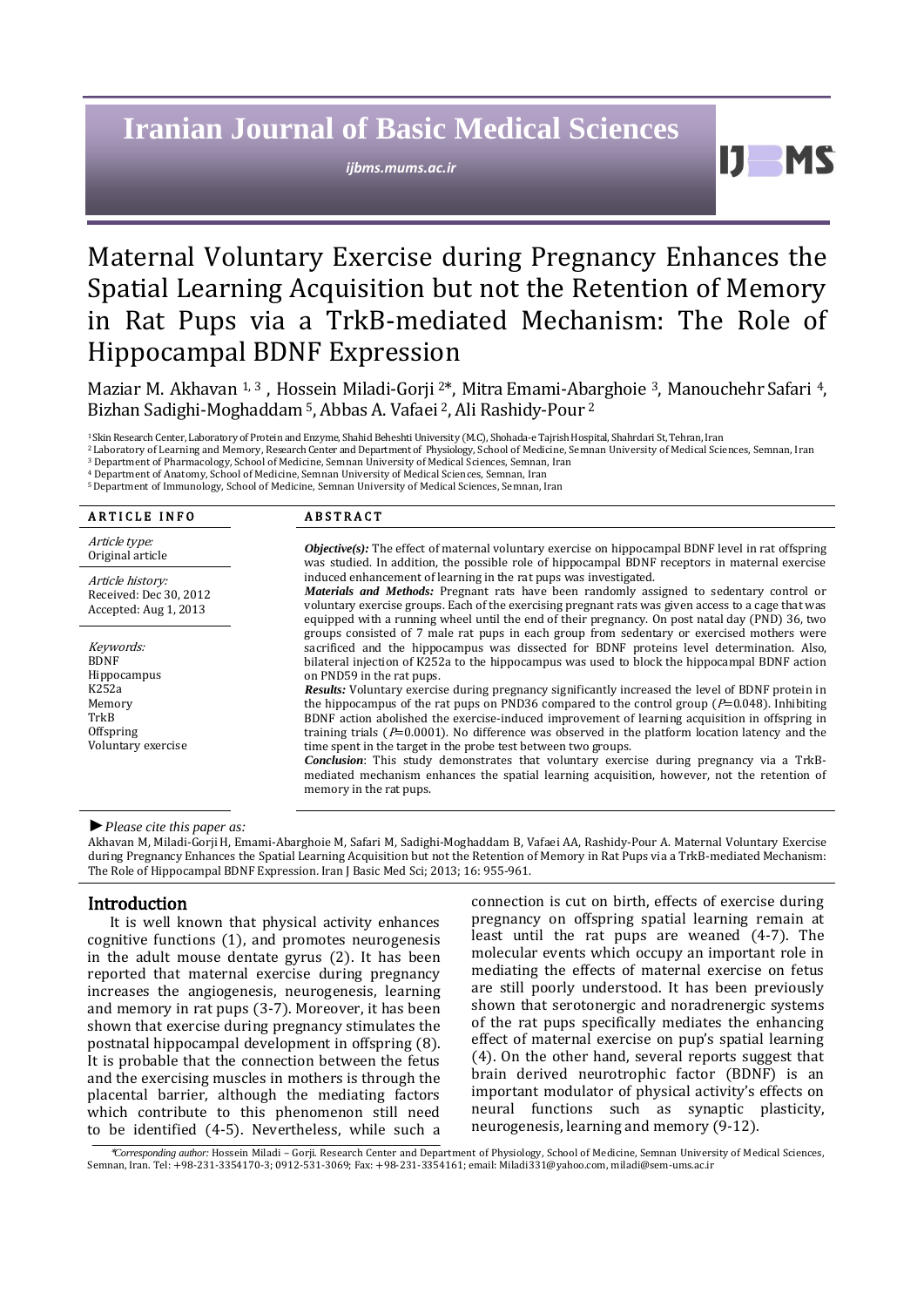It is well documented that physical exercise can elevate BDNF level in hippocampus (13-15) which acts via TrkB receptors and blocking BDNF signaling prevents the enhancement in cognitive functions following exercise (15). However, there are controversial reports regarding the effect of maternal treadmill running in pregnancy on hippocampal BDNF mRNA about the time that the rat pups are weaned. Parnpiansil et al (2003) reported a significant decrease and Kim et al (2007) reported a significant increase in the hippocampal BDNF mRNA in rat pups born from exercised mothers compared with the control group at PND 28 and PND 29, respectively (5,7). Although animal exercise models which consisted of forced procedures enable the experimenter to control the intensity of the exercise, but it may increase the stress of the pregnant animal and this should be considered in evaluation of the observed effects (4). Voluntary exercise is free of such a stress and may provide us with a better method to evaluate the effects of maternal exercise on offspring. These suggestions lead to the hypothesis that maternal voluntary exercise during pregnancy may increase the expression of hippocampal BDNF in offspring. In addition, the role of hippocampal BDNF in mediating the enhancing effect of maternal voluntary exercise on learning acquisition in rat pups was investigated.

#### Materials and Methods Animals and experimental groups

Male Wistar rats  $(210\pm 10 \text{ g})$  were allowed to mate with female virgin wistar rats  $(210\pm10)$  g) during a 24 hr period. Female rats were checked for the presence of a vaginal plug twice at midnight and at 5 am the next day. Pregnant rats have been randomly assigned to the sedentary control (S. control) or voluntary exercise (V. exercise) groups (N=20 in each group) and were housed individually in cages with a 12 hr light/dark cycle at 22-24 $\degree$ C temperature, with food and water *ad* libitum. All experimental procedures were carried out in accordance with the national institute of health guide for the care and use of laboratory animals. Also care was taken to use the minimum number of animals and to minimize their suffering. From day 21 after mating, pregnant rats were checked twice daily for birth, at 9 am and 6 pm. The day that the rat pups were first observed was taken as PND 0. On post natal day (PND) 36 (One week after weaning to avoid the stress of weaning), two groups consisted of 7 male rat pups in each group from sedentary or exercised mothers (one pup from each colony) were sacrificed and the brains were dissected. The hippocampus was dissected and kept at -70C until used for BDNF proteins level determination. On PND 59 (according to Paxinos and Watson atlas, two-month-old rat hippocampus was used to inject), 28 male rat pups were used for water

maze (WM) test designed to study the effects of blockade of BDNF receptor (TrkB) on the exerciseinduced improvement of learning. In this experiment, male rat pups born from sedentary or exercised mothers were randomly assigned to four groups  $(n=7)$ in each group): sedentary group that received cytochrome C (Cyt C) (Sed/Cyt C), sedentary group that received K252a (Sed/K252a), exercised group that received cytochrome C (Exc/Cyt C), exercised group that received K252a (Exc/K252a) (see Figure 1. timelines of experiments).

#### Voluntary exercise paradigm

Each of the exercising pregnant rats was given all day/night access to a cage that was equipped with a running wheel (diameter  $= 34.5$  cm, width  $= 9.5$  cm) (NovidanTeb, Iran) that was freely rotated against a resistance of 100 g, until the end of their pregnancy period. Each wheel was attached to a counter that monitored its revolutions (which were recorded daily at 6 am). After the delivery, each mother along with pups in this group was transferred to a normal cage without having an access to a running wheel. Pregnant rats in the sedentary group were placed individually in the same normal cages without access to a running wheel (3-4).

#### Surgical procedures and TrkB receptors blocking protocol

We administered a Trk receptor inhibitor (K252a) or cytochrome C (Cyt C), (both from Sigma, St. Louis, MO, USA) via injection of fluorescent latex microspheres directly into the right and left hippocampus (Lumafluor Corp. 1213 Silver strand drive, Naples, FL 34110 USA). Intrahipocampal injection of K252a has been shown to effectively block the action of BDNF in vivo (15, 16).

Successful delivery of bioactive agonists or antagonists into highly localized brain regions such as hippocampus using latex microbeads has been reported (13, 15, 17-19). This is an effective and simple method which in several reports replaced more invasive injection techniques such as cannula injection or micro-pump implantation. Several previous studies have also reported the effective release of bioactive agents by microbeads for 5 days (13, 17, 19). With the application of microbeads, the microbead latex carrier is remained in the injection site and the transported bioactive agent is released to disperse to other areas of the target region (15).

The microspheres preparations for injections have been described elsewhere (13, 17, 19-20). The bioactive agents were passively absorbed to the microspheres by incubating overnight at  $4^{\circ}$ C with a 1:5 mixture of microspheres to K252a (46.8 ng/  $\mu$ l sterile water) (20) or Cyt C (100 ng/ $\mu$ l sterile water) (16, 18, 21). Cyt C was used, as the protein drug to the control as it has been successfully employed as a standard control for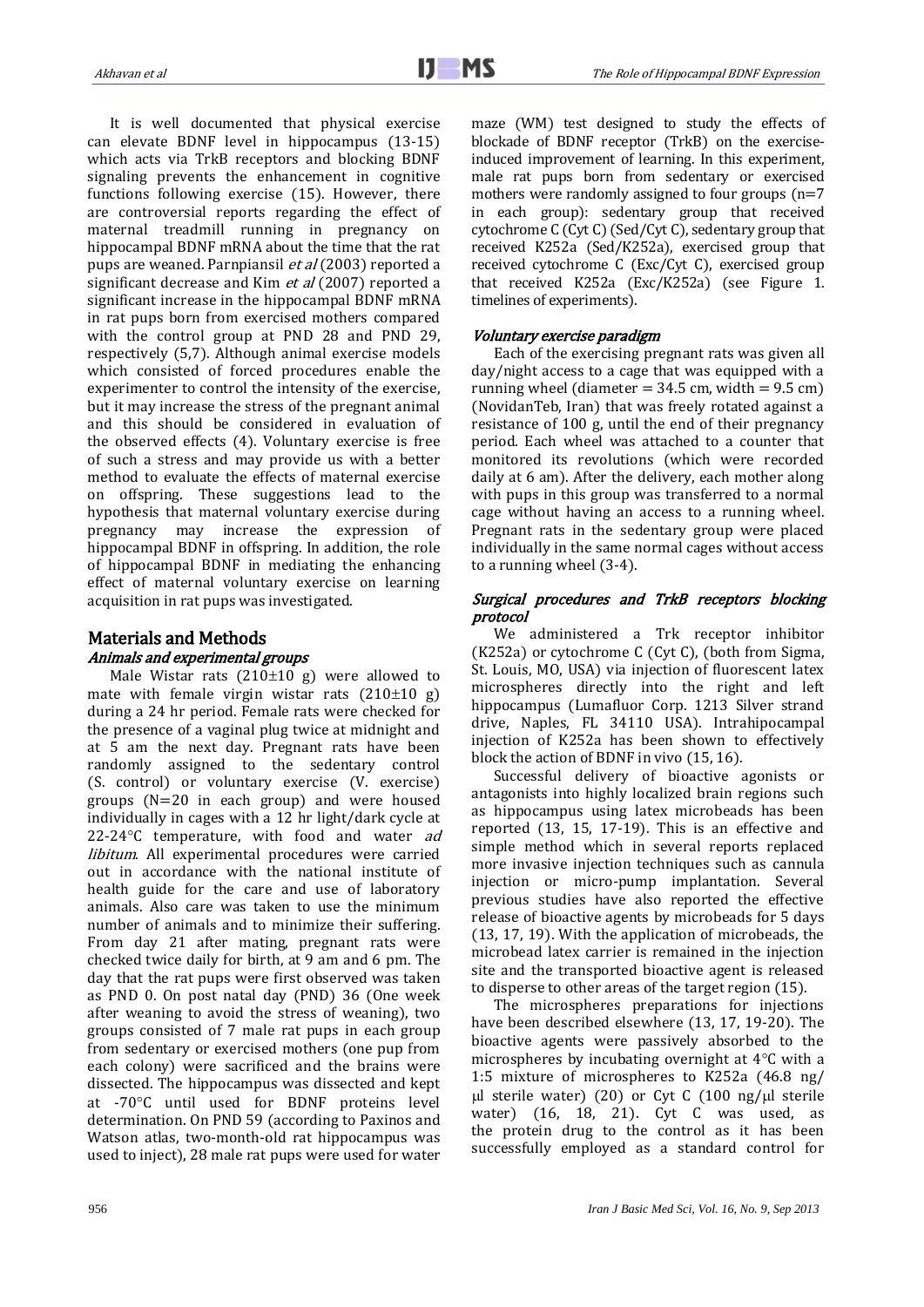**Experiment 1** 



**Experiment 2** 



Figure 1. Timelines of experiments

micro bead injections (13, 17, 20). During the next day, the solution was centrifuged at  $14000 \times g$  for 30 min and the microbeads were resuspended in sterile water at a 10% concentration.

The injection of neurotrophins using microspheres as a vehicle has provided neurotrophic activity comparable to that of free neurotrophin, and has been shown to retain activity for at least 4-5 days (13, 19). Here we use this capability of microspheres to deliver antagonists for a period of 5 days during acquisition trial. Therefore, all animals  $(N=7$  male rat pups /in each group) received the injection once, one day prior to their WM test, such that a sufficient recovery time permitted all animals to begin WM test the next day (see Figure 1. timelines of experiments 2). All rats were anesthetized (IP), with a combination of 70 mg/kg of ketamine hydrochloride and 10 mg/kg of xylazine (Purchased from animal pharmacy), once before receiving the drug injection. For injection into the hippocampus the animals head was secured in a stereotaxic frame, shaved and bathed with betadine. A midline incision of the scalp was made. The skull was cleaned and dried by cotton swabs. Microspheres were injected into the right and left hippocampus (3.8 mm from Bregma, 2.6 mm from the midline and 3.7 mm vertically) with either 2 l of K252a or Cyt C as described above over a period of 15 min (15, 18-20).

#### Testing learning and memory using the water maze

A detailed description of the apparatus and the video tracking system has been given in our previous reports (17, 22). The water maze was a black circular pool (140 cm in diameter and 60 cm height) that was filled up to a 25 cm depth with  $22 \pm 2^{\circ}C$ water temperature (4, 20, 22).



Figure 2. Tissue section in the coronal plane of the hippocampus showing the injection site of the microbeads into the stratum lacunosum moleculare (SLM). For convenience, the hippocampal areas have been labeled



Figure 3. The effect of maternal voluntary exercise during pregnancy on BDNF protein level in the hippocampus. The BDNF levels are displayed as the percentages of the Sed-control levels (represented by the 100% line). The data are expressed as the mean ± SEM. Maternal voluntary exercise during pregnancy significantly increased the levels of BDNF in the hippocampus of the rat pups.\*represent the significant difference between two groups  $(P=0.048)$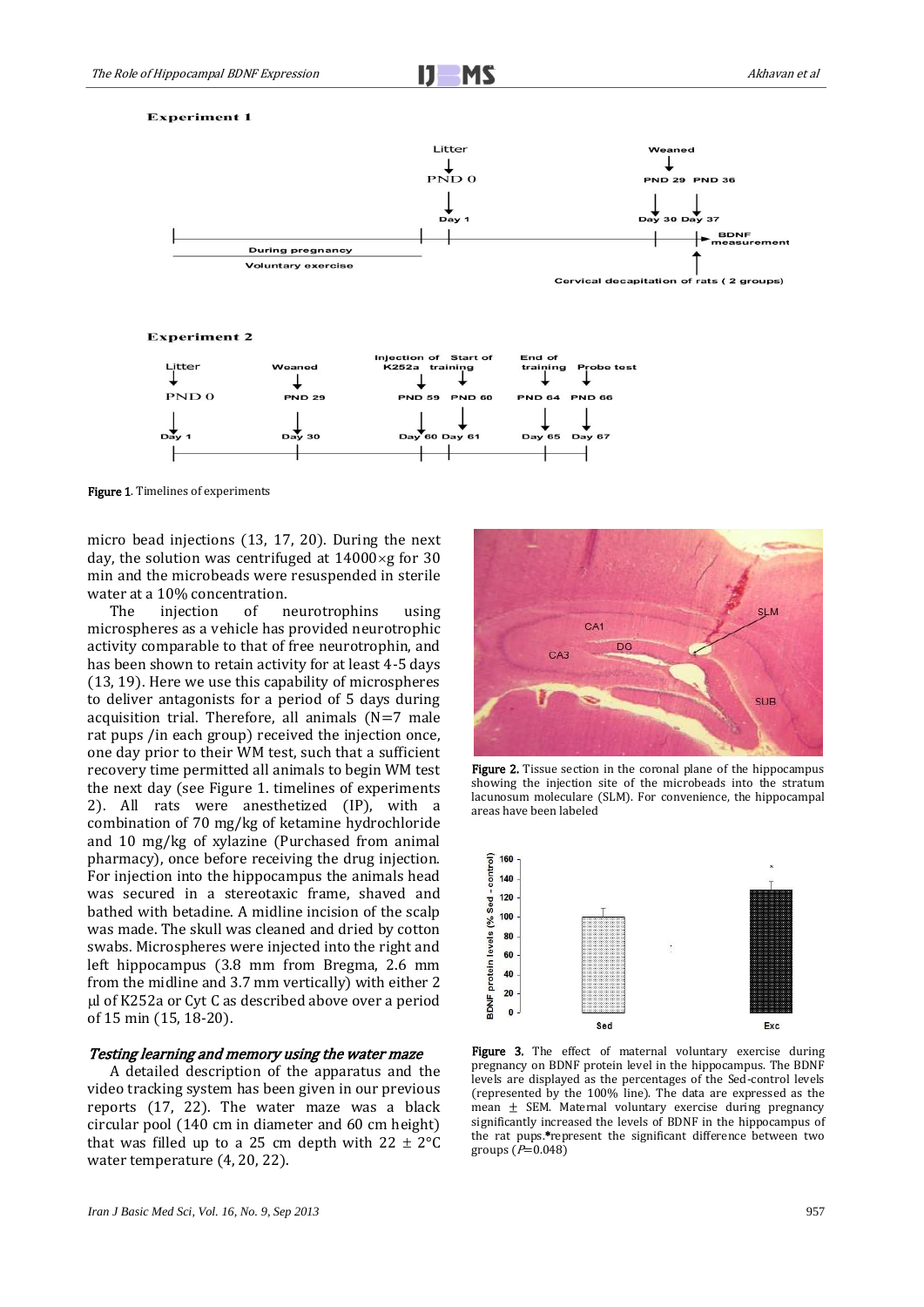

Figure 4. The effect of blocking BDNF action on pups learning as measured by the WM task. Exercise effectively improved learning, as evidenced by the fact that Exc/Cyt C group took significantly less time to find the platform on day 5 of training. The blockade of BDNF action during exercise abolished the exercise-induced enhancement of learning because the exercising rats that were given K252a injection took longer time to find the platform compared to the exercising controls (Exc/K252a and the Exc/Cyt C). \*represents the significant difference between the Exc/Cyt C and Sed/Cyt C groups, and \*\*represents the significant difference between the Exc/K252a and Exc/Cyt C groups



Figure 5. The effect of maternal voluntary exercise during pregnancy on pup's memory retention as measured by the WM task using the probe trial. (A) The mean latency to reach the previous location of the platform. (B) The mean time spent in within a target zone or on an equivalent location in other quadrants, was expressed as a percentage of the total time spent in both of the zones. (A) The platform location latency and (B) percentage of the time spent in each equivalent location in other quadrants did not differ significantly between groups ( $P$  > 0.05).

The WM protocol was a stringent protocol consisting of two trials per day for 5 consecutive days, which has been shown to be a good discriminative test for studying the effects of exercise on learning and memory (13, 19). During each trial, the rat was placed into the water facing the wall from one of the four cardinal points of the compass (N, E, S, and W), which varied from each trial to trial in a random order. The rats were guided by the hand to the platform if they failed to locate it within 60 sec. The rat was allowed to stay on the platform for 20 sec during the inter-trial interval. After the last trial, the animal was towel dried and returned to its home cage with no access to a running wheel. The escape latency (platform search time) for each trial was recorded.

A spatial probe test was performed 2 days after the last acquisition trial, during which the platform was removed. The rats were allowed to swim for 60 sec, and the latency to reach the previous location of the platform and the time spent swimming in each quadrant (target, opposite, left and right adjacent quadrants) were recorded. The velocity of each animal was also calculated. Swim paths were semiautomatically recorded by a video tracking system reports (20, 22).

#### Protein measurements

The hippocampal extracts were prepared in lysis buffer (137 mM NaCl, 20 mM Tris–HCl pH 8.0, 1% NP-40, 10% glycerol, 1 mM phenylmethyl sulfonyl fluoride (PMSF), 10 μg/mL aprotinin, 1 μg/mL leupeptin, and 0.5 mM sodium orthovanadate). The homogenates were centrifuged to remove insoluble materials (12500 g for 20 min at 4°C), and the total protein concentration was determined according to the Micro BCA procedure (Pierce, Rockford, IL, USA). The BDNF protein levels were assessed using an E-Max ELISA kit (Promega, WI, USA), according to the manufacturer's recommendations which has been described elsewhere (13, 20, 23).

#### Statistical analysis

The data expressed as the mean  $\pm$  standard error of the mean (SEM). A three-way repeated measures ANOVA (days) followed by a Tukey's test was conducted for data between multiple groups in WM test. In addition, a student t-test was used when two groups were comparing. The statistical differences were considered to be significant at  $P<0.05$ .

## Results

The injection sites of the microbeads in the hippocampus were confirmed using tissue microscopy using a light microscope with a  $40\times$  objective lens. Figure 2 represents the tissue section in the coronal plane that contained the site of the injection in the hippocampus using cresyl fast violet (Nissl) staining method. The area (stratum lacunosum molecular) of the microbead concentration is consistent with the previous studies that used the same method for the local delivery into the hippocampus of rats (13, 17, 19).

#### BDNF protein levels

Here we report that voluntary exercise during pregnancy significantly ( $t_{12}$ =-0.2,  $P$ =0.048) increased the expression of BDNF protein in the hippocampus of the rat pups on PND 36 compared to the control group (Figure 3).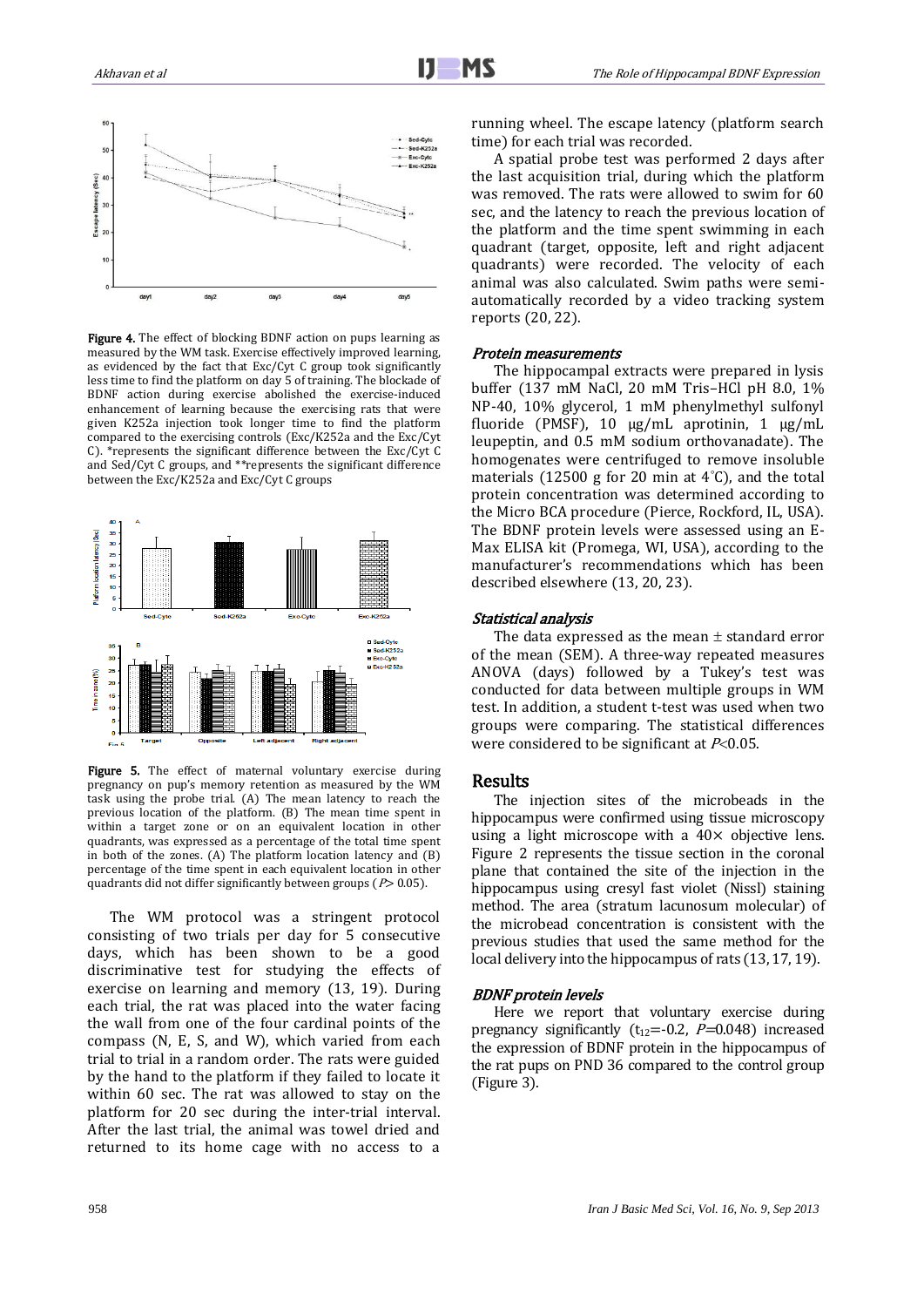#### Hippocampal TrkB receptors blocking abolished the effects of maternal exercise on pups learning

The acquisition data during the 5 days of training in the WM are illustrated in Figure 4. Three-way repeated measures ANOVA (K252a treatment × exercise× training days) were used to analyze the escape latencies during training. All groups learned to locate the platform during the 5 successive days of training as indicated by decreasing escape latencies as training progressed (F<sub>4, 120</sub>=14.6, P=0.0001). The effect of exercise was statistically significant  $(F_{1,120}=4.54,$  $P=0.012$ ): the Exc/Cyt C group exhibited significantly shorter escape latencies only on day 5 of the WM training than those of the Sed/Cyt C control groups ( $P=0.026$ ). While, the Exc/K252a group exhibited significantly longer escape latencies only on day 5 of the WM training than those of the Exc/Cyt C control groups  $(P=0.008)$ . There was a significant interaction between K252a treatment and exercise  $(F_1, 120=16.93)$ ,  $P=0.0001$ ), however, no significant interactions were noted between K252a treatment and exercise and days  $(F_{12, 120}=0.42, P=0.99)$ . These findings indicate that a blockade of BDNF action reverses the maternal exercise-induced enhancement of learning, but, does not have any effect on sedentary rats.

Data related to the distance swam to reach the platform followed a similar pattern to the latency. All groups traveled shorter distances to reach the platform as training progressed (F4, 120=15.6,  $P=0.002$ ). Exc/Cyt C group exhibited significantly shorter distances only on day 5 of the WM training than those of the Sed/Cyt C control groups ( $P=0.002$ ). While, the Exc/K252a group exhibited significantly longer distances only on day 5 of the WM training than those of the Exc/Cyt C control groups ( $P=0.0001$ ) (data not shown).

## Hippocampal TrkB receptor blocking was no effect on memory retention in pups of exercised mothers using the probe trial

The data for the memory retention test are shown in Figure 5. No difference was found in the platform location latency (Figure 5A) (F 3, 27 =  $0.178$ ,  $P=0.91$ ) and the time spent (Figure 5B) in the target (F3, 27 = 0.21,  $P=0.89$ ) or opposite zone (F3, 27  $=0.34$ ,  $P=0.79$ ) in the probe test between groups. As a control for differences in WM performance, we also recorded each animal's swimming speed. No difference was found in the swimming speeds for any of the four groups (F3, 27 = 1.20,  $P=0.33$ ).

## Discussion

Voluntary exercise during pregnancy significantly increased the level of BDNF protein in the hippocampus of the rat pups on PND 36 compared to the control group.

The present result is in accordance with Lee et al (2006) and Kim  $et al$  (2007), reporting an increase in

BDNF mRNA level in rat pups from forced exercised mothers (5, 6).

On the other hand, Parnpiansil  $et$  al (2003) reported a significant decrease in the hippocampal BDNF mRNA in rat pups born from forced exercised mothers compared to the control group at PND 28 (7). However, it is important to consider that the forced exercise models consisted of stressful experiences that increase the corticosterone level in mother blood and therefore submitting the pregnant rats to such a model may affect the results on offspring through the elevated blood corticosterone level (4). In addition, it seems that the stress level is an important factor which may contribute to the observed effects on progeny (24). The possible effect of prenatal exposure to stress on BDNF expression in offspring is further supported by reports which suggest that prenatal exposure to the stress may decrease the expression of BDNF in different areas of the adult rat brain (25). Another factor which should be considered is that the voluntary exercise is usually performed by the rats during the dark period of the light/dark cycle (which is their active period) but the forced exercise models are usually performed during the light period. It has been suggested that the influence of exercise on cell proliferation and neurogenesis is modulated by both circadian phase in which the exercise is performing and the amount of daily exercise (26).

In this study, we have blocked the action of BDNF on TrkB receptors using K252a, which is a selective antagonist for Trk receptor family (27). TrkB receptors blocking abolished the effects of maternal exercise on pups learning during the 5 days of training in the WM. The WM protocol is a stringent protocol consisting of two trials per day for 5 days, which has been suggested to be a good discriminative protocol for comparing the effects of exercise on learning and memory (4, 13, 19). It has been reported that K252a block the BDNFevoked excitatory potentials in hippocampal neurons (16). In addition, it has been shown that injection of K252a directly to the hippocampus fully abolished the exercise induced increase of BDNF and TrkB receptors mRNA (15). Our current results confirm that maternal voluntary exercise enhances the learning acquisition in the rat pups via BDNF receptor.

Consequently, there is a question that why TrkB receptor blocking could specifically suppress the enhancing effect of maternal voluntary exercise on pups learning. One possible explanation is that maternal exercise during pregnancy may increase the number of the TrkB receptors in the rat pups hippocampus. This theory is in agreement with the some reports indicating that exercise up-regulates the TrkB receptors in brain or spinal cord (15, 28).

Previously, the importance of BDNF as a mediator of the effects of exercise on cognitive function has been demonstrated (15). Activation of the TrkB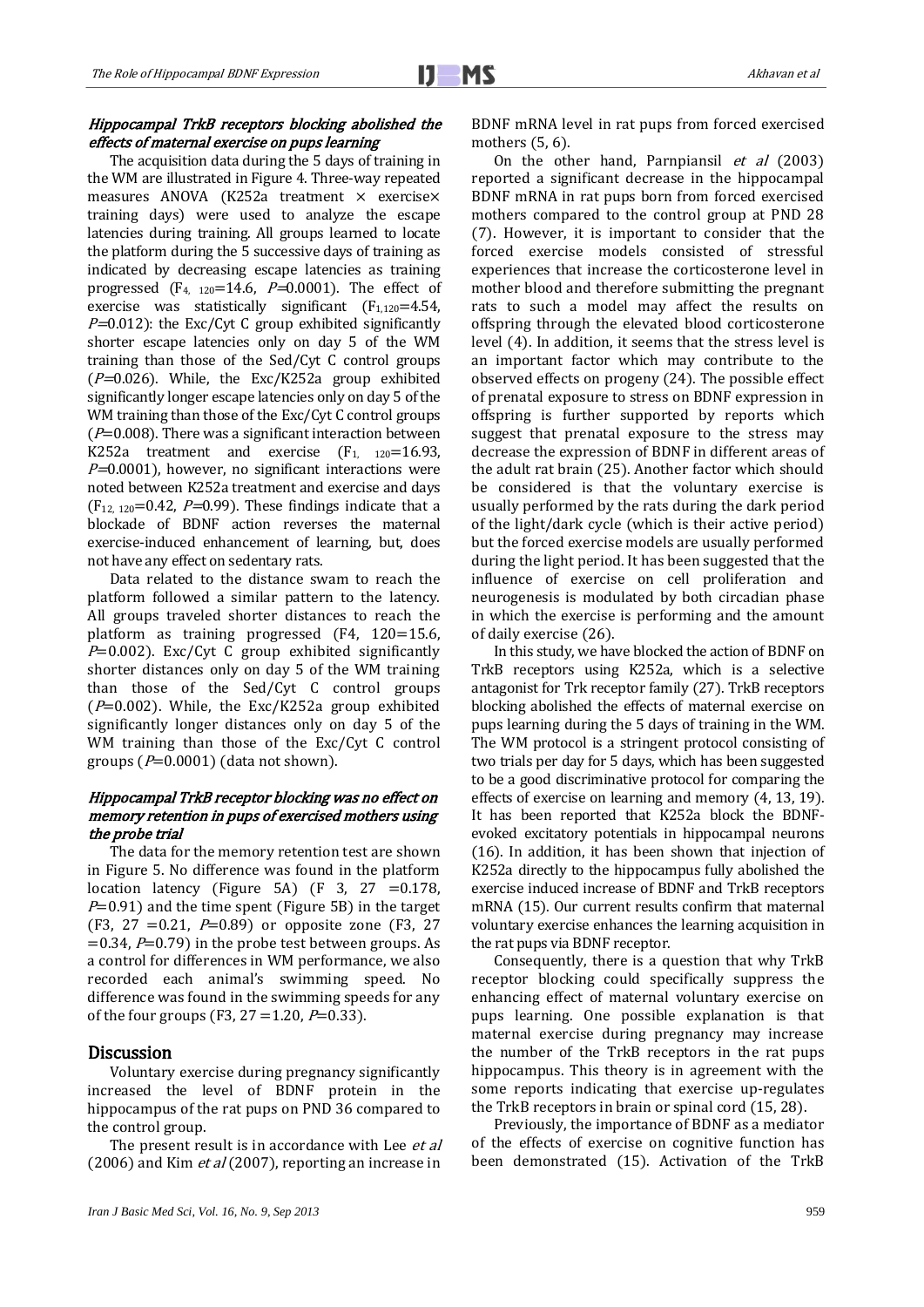receptors by BDNF promotes the phosphorylation of synapsin I which in turn results in neurotransmitter release. That is end up to synaptic plasticity, neurogenesis, and learning and memory (7, 10-12).

In line with our previous study (4), we revealed that maternal voluntary wheel running selectively enhanced the acquisition phase, while no significant changes were detected in the retention phase in rat pups whose mothers have been submitted to voluntary wheel running in compared with swimming exercise. Also, in the present study, application of the BDNF inhibitor during the voluntary exercise was sufficient to blunt the exercise-induced improvement of learning, while spatial memory was not affected. There are some other factors that may be of importance in part of the differences observed between the different exercise models. This explanation is in accordance with the findings of others indicating that short lasting or mild prenatal stress could enhance neuronal differentiation in the hippocampus and spatial learning in offspring (4, 24) and minimizes the alterations of the utero-placental blood flow (4, 6). This might be an important factor in mediating the exercise effects on fetus. This question cannot be answered by the present data, and requires a different experimental protocol.

We found no difference in the swimming speeds for all four groups. Thus, physical activity was not significantly altered by TrkB receptor blocking.

## Conclusion

This study demonstrates a central role for BDNF signaling through TrkB receptors activation in mediating the maternal voluntary exercise induced effects on offspring. Blocking the TrkB receptors abrogated the effect of maternal V.exercise during pregnancy on offspring learning acquisition at PND 59 which shows that prenatal exposure to maternal V.exercise produce long term effects on progeny, although it may be less prominent in older ages.

#### Declaration of interest

The authors report no conflicts of interest. The authors alone are responsible for the content and the writing of the paper.

## Acknowledgement

We would like to thank the Biotechnology Research Center, Semnan University of Medical Sciences for making available some of their laboratory facilities to this work.

## References

1. Coles K, Tomporowski PD. Effects of acute exercise on executive processing, short-term and long-term memory. J Sport Sci 2008; 26: 333 – 344.

2. Van Praag H, Kempermann G, Gage FH. Running increases cell proliferation and neurogenesis in the adult mouse dentate gyrus. Nat Neurosci 1999; 2: 266-270.

3. Akhavan MM, Foroutan T, Safari M, Sadighi-Moghaddam B, Emami-Abarghoie M, Rashidy-Pour A. Prenatal exposure to maternal voluntary exercise during pregnancy provides protection against mild chronic postnatal hypoxia in rat offspring. Pak J Pharm Sci 2012; 25: 233-238.

4. Akhavan MM, Emami-Abarghoie M, Safari M, Sadighi-Moghaddam B, Vafaei AA, Bandegi, AR, et al. Serotonergic and noradrenergic lesion suppress the enhancing effect of maternal exercise during pregnancy on learning and memory in rat pups. Neuroscience 2008; 151: 1173–1183.

5. Kim H, Lee SH, Kim SS, Yoo JH, Kim CJ. The influence of maternal treadmill running during pregnancy on short-term memory and hippocampal cell survival in rat pups. Int J Dev Neurosci 2007; 25: 243–249.

6. Lee HH, Kim H, Lee JW, Kim YS, Yang HY, Chang HK, et al. Maternal swimming during pregnancy enhances short-term memory and neurogenesis in the hippocampus of rat pups. Brain Dev 2006; 28: 147–154.

7. Parnpiansil P, Jutapakdeegul N, Chentanez T, Kotchabhakdi N. Exercise during pregnancy increases hippocampal brain-derived neurotrophic factor mRNA expression and spatial learning in neonatal rat pup. Neurosci Lett 2003; 352: 45–48.

8. Bick-Sander A, Steiner B, Wolf SA, Babu H, Kempermann G. Running in pregnancy transiently increases postnatal hippocampal neurogenesis in the offspring. Proc Natl Acad Sci USA 2006; 103: 3852-3857. 9. O'Callaghan RM, Ohle R, Kelly AM. The effects of forced exercise on hippocampal plasticity in the rat: A comparison of LTP, spatial- and non-spatial learning. Behav Brain Res 2007; 176:362–366.

10. Stranahan AM, Zhou Y, Martin B, Maudsley S. Pharmacomimetics of exercise: Novel approaches for hippocampally-targeted neuroprotective agents. Curr Med Chem 2009; 16: 4668-4678.

11. van Praag H, Shubert T, Zhao C, Gage FH. Exercise enhances learning and hippocampal neurogenesis in aged mice. J Neurosci, 2005; 25, 8680–8685.

12. Van Praag H. Neurogenesis and exercise: Past and future directions. Neuromolecular Med 2008; 10:128–140.

13. Ding Q, Vaynman S, Akhavan MM, Ying Z, Gomez – Pinilla F. Insulin- like growth factor 1 interfaces with brain -derived neurotrophic factor - mediated synaptic plasticity to modulate aspects of exercise induced cognitive function. Neuroscience 2006; 140: 823–833.

14. Neeper SA, Gomez-pinilla F, Choi J, Cotman CW. Physical activity increases mRNA for brain-derived neurotrophic factor and nerve growth factor in rat brain. Brain Res 1996; 726: 49-56.

15. Vaynman S,Ying Z, Gomez-Pinilla F. Interplay between BDNF and signal transduction modulators in the regulation of the effects of exercise on synapticplasticity. Neuroscience 2003; 122:647–657.

16. Kafitz KW, Rose CR, Thoenen H, Konnerth A. Neurotrophin-evoked rapid excitation through TrkB receptors. Nature 1999; 401: 918-921.